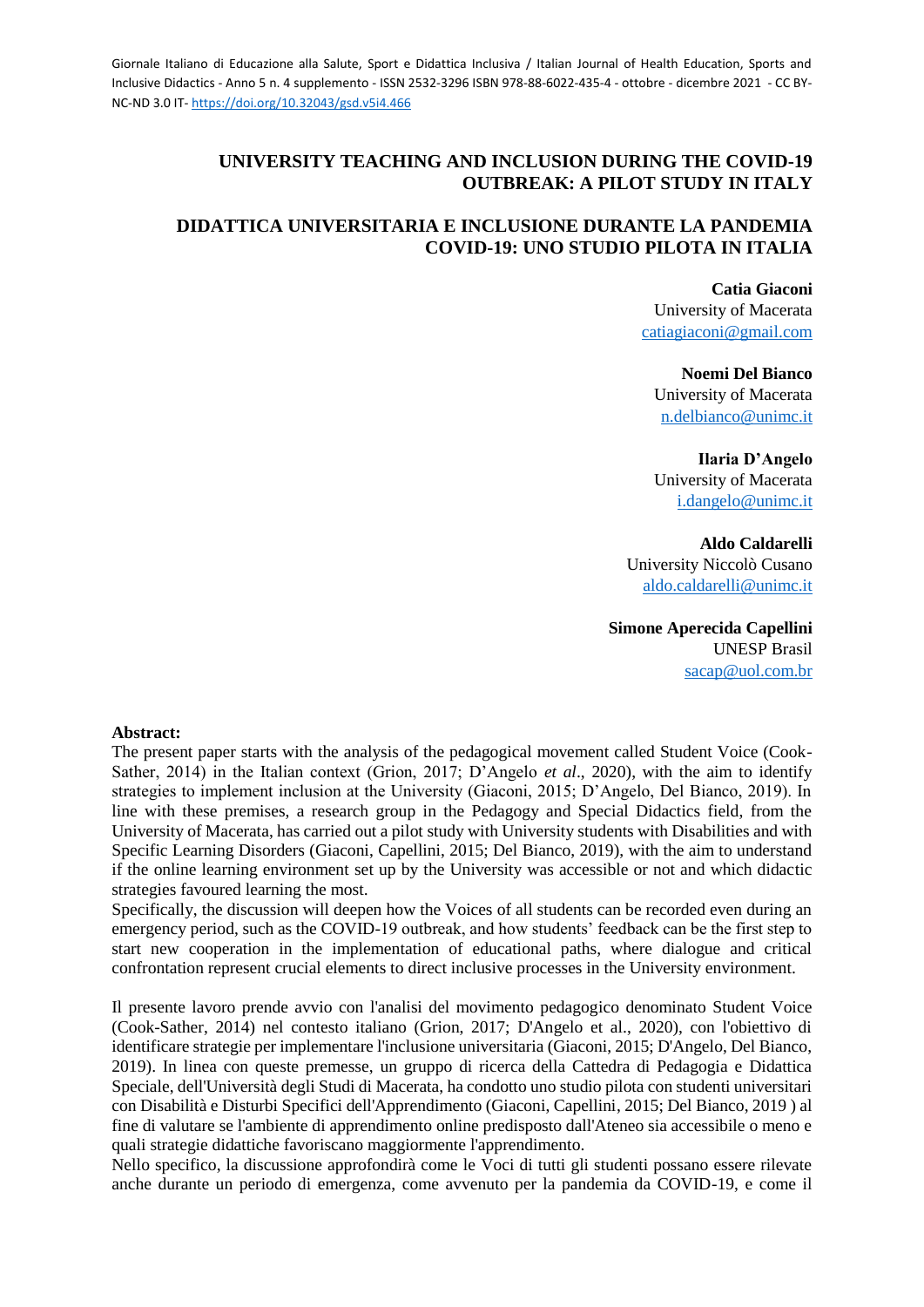feedback degli studenti possa essere il primo passo per avviare una nuova collaborazione nella realizzazione di percorsi educativi, dove il dialogo e il confronto critico rappresentano elementi cruciali per orientare i processi inclusivi nell'ambiente universitario.

#### **Keywords**

 $\overline{a}$ 

Student Voice; University students with disabilities; University students with Specific Learning Disorders; Inclusion; Education, Technological devices.

Student Voice; Studenti universitari con disabilità; Studenti universitari con Disturbi Specifici di Apprendimento; Inclusione; Educazione; Dispositivi tecnologici.

#### **1. Introduction**

The growing number of students with disabilities enrolled in Italian universities (Giaconi *et al*., 2019; Rivera *et al*., 2019; Pino, Mortari, 2014) has led institutions to rethink more equitable forms of inclusion in line with international frameworks such as the UN Convention<sup>1</sup>. The university is, therefore, called to rethink its institutional task by incorporating in the evaluation of its teaching and organisational practices, parameters of accessibility, quality and equity (EASDEN, 2006; CNUDD, 2014; Agenda 2030 for Sustainable Development; European Disability Strategy 2010/2020) (Giaconi, Del Bianco, 2018; D'Angelo, Del Bianco, 2019).

Despite equal access opportunities and legislative protections aimed at guaranteeing the right to higher education for all, there are still numerous social and physical barriers (Pace, Pavone and Petrini, 2019; Giaconi *et al*., 2021; Agarwal *et al*., 2015) that persist in the academic lives of students with disabilities and with Specific Learning Disorders (SpLDs).

This translates into a qualitative decrease in educational success (Beardon *et al*., 2015) affecting the acquisition of skills, attitudes and competences that can be used in future life contexts, not least in the working world (Giaconi, 2015; Paviotti *et al*., 2021).

Starting from these considerations, several researches (Paviotti *et al*., 2021; D'Angelo, Del Bianco, 2019; Caldin, 2017; Pavone, 2015; de Anna, 2016) have been conducted in order to identify the factors that facilitate or hinder learning and belonging in the academic context, among these we note the area of studies within which the Student Voice movement is found (Pavone, 2018; Pace, Pavone, Petrini, 2018; Grion, 2017; Cook-Sather, 2014; Beardon, 2009).

Within this frame of reference, which we will look at in detail in the next section, it emerges how through co-researching, in which university students become "change-agents", traditional academic culture can open up to inclusive trajectories capable of responding to students' different functioning profiles (Blau, Shamir-Inbal, 2018; Read *et al.* 2001). However, the emergence of COVID-19 forced academic institutions to come up with emergency responses for the quick switch from in-person to distance learning, without being able to put into place sharing mechanisms with their students.

Indeed, the COVID-19 pandemic necessitated a rapid shift to remote instruction. This may have created particular challenges for students with disabilities or SpLDs (Kim, Fienup, 2021)

Despite the fact that e-learning allows for seamless services, critical issues may arise with regard to a number of factors, such as resources (bandwidth, technological devices, etc.) or technological competence. Access to online learning influences the acquisition of knowledge and skills required in the pursuit of an academic career. Therefore, monitoring of involvement

<sup>&</sup>lt;sup>1</sup> The Rights of People with Disabilities requires Universities to meet the needs of people with disabilities and focus on the central role of technologies in the promotion of inclusive contexts (United Nations 2006, Art. 4g, Art. 4h).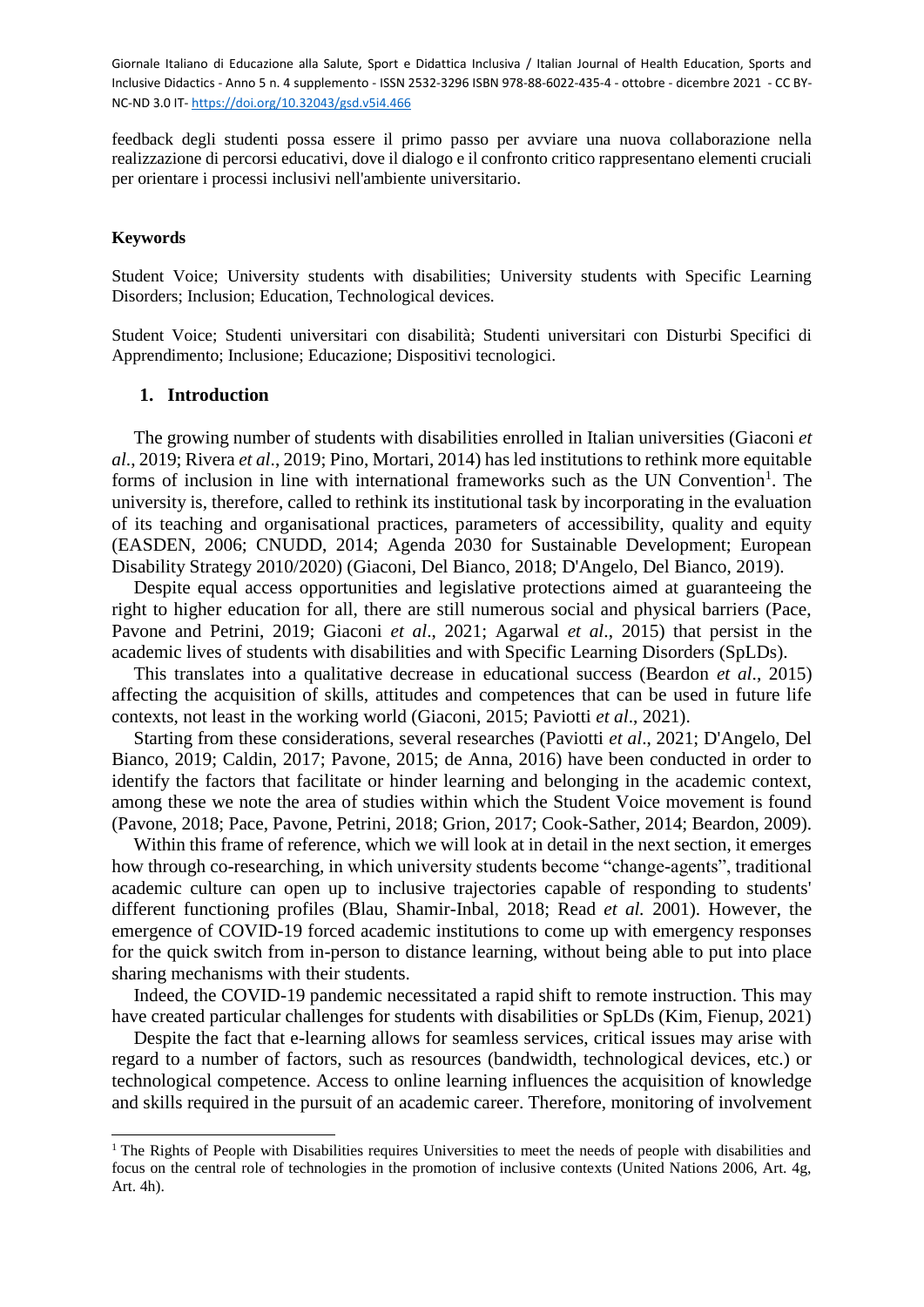and attendance, as well as passing examinations, makes it possible for the effectiveness of the services and distance learning opportunities offered during the pandemic to be verified.

With this in mind, the University of Macerata prepared, in the midst of the pandemic, i.e. at the end of the first half of 2020, a study aimed at investigating the active or non-active participation of students with disabilities or SpLDs. In other words, it investigated whether or not the online learning environment provided by the university was accessible and which teaching strategies were most conducive to learning. The research was an opportunity to give a voice to university students with disabilities and SpLDs, allowing them to take a snapshot of how they perceived and experienced the facilities provided by the university, in order to revive the discussion on the critical issues of adapting distance learning to their needs.

## **2. The Student Voice and the COVID-19 outbreak**

Founded in the 1990s in the international context, the Student Voice (SV) movement aims to enhance the active role of students in understanding and critically analysing the educational contexts they belong to (Grion, 2017; Cook-Sather, 2002).

To this end, specific occasions are conceived and designed in which students' "voices" are heard, recognised and legitimised as transformative elements of the learning context (Del Bianco *et al*., 2019).

The relevant literature shows that in the higher education environment, the concept of SV has had different interpretations (Cook-Sather 2014; Freeman, 2014).

If the first studies referred to the use of SV aimed at encouraging staff to reflect on the implications of their teaching (Parsell, 2000; Verill, 2007; Campbell *et al*., 2007) or as a simple contribution to the evaluation of the quality of academia (Freeman 2014; Tucker 2015), recently, SV refers to the active participation of students (Seale *et al*., 2015) in decision-making processes affecting the entire academic system (Cook-Sather, 2002; Seale, 2017; Blau, Shamir-Inbal, 2018).

In this sense, students are regarded as expert partners with expertise (Cook-Sather, 2002) who, for these reasons, are involved in pedagogical decisions about learning content and teaching methods (Dunne, Zandstra, 2011; Bovill *et al.*, 2011).

As awareness of the importance of the active involvement of all students, and therefore also of those with disabilities, has consolidated, the exclusive use of SV as mere *feedback* in order to move towards active modes of participatory involvement to support capacities for selfdetermination, self-advocacy (Del Bianco, 2019; D'Angelo *et al*., 2020) and self-awareness (Paviotti *et al*., 2021; Espada-Chavarria *et al*., 2020) has been abandoned.

In this perspective, the literature has resulted in the use of different qualitative methods that have given space to the voice of students with disabilities or SpLDs (Hurst, 1996; Moriña Díez, López; Kendall, 2016), to achieve forms of shared governance of university policies and services dedicated to them (Beardon *et al*., 2015). This has been decisive in terms of agency increase and the personal and social empowerment of the students involved (Del Bianco *et al*., 2019; Yair, 2008).

As mentioned above, the COVID-19 pandemic has presented unprecedented challenges for education systems around the world. The shift to remote learning has rapidly changed the higher education landscape, and has created an end to sharing governance with one's students. At the same time, research on Student Voice practices during COVID-19 has changed.

As reconstructed by Wilson and colleagues (2020) "the database on the first six months of higher education research during COVID-19 (Butler-Henderson *et al*., 2020a, 2020b) identifies limited student voice enabled studies to date" (Wilson *et al*., 2020, p. 3). The authors note that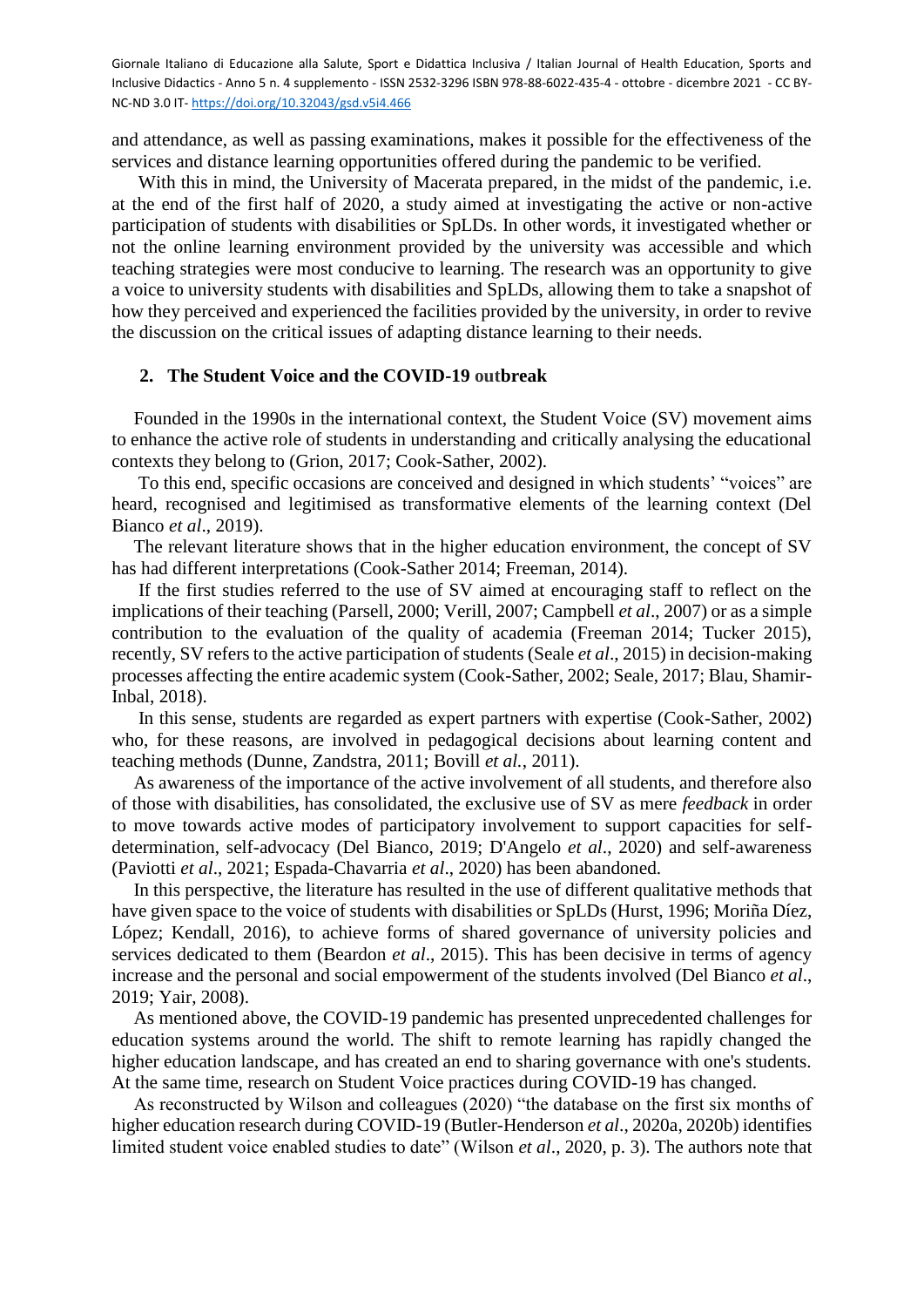of the 138 articles in the literature, only a few systematically involved students as partners in the research process (Crawford *et al*., 2020; Schuiteman *et al*., 2020).

Recognising the importance of involving students in the process of understanding and improving their academic experience during the pandemic, the Special Pedagogy research team at the University of Macerata decided to investigate the implications of online teaching for students with disabilities and SpLDs, in order to arrive at forms of shared planning in the following months, through discussion of the data collected.

# **3. Pilot study in Italy**

### *Context*

As highlighted in previous research (Giaconi, Del Bianco, 2018; D'Angelo, Del Bianco, 2019; Del Bianco *et al.*, 2020) the University of Macerata, in line with the CNUDD guidelines<sup>2</sup>, has implemented since 2017 the *Inclusion 3.0* project (Giaconi, Del Bianco, 2018) to support the regular Disability Services already active at the University of Macerata.

The *Inclusion 3.0* project seeks to implement educational and social strategies for University students with disabilities and with Specific Learning Disorders. Over time, the project contributed to the creation of pathways specifically for these students by promptly activating strategies even during the pandemic. For example, one of the aims of the *Inclusion 3.0* Project in the pre-lockdown period was to give voice to students with disabilities through promotion of the paths of self-representation, self-advocacy and self-awareness of people with disabilities, such as events to raise awareness and enhance inclusion at national and international levels (Giaconi *et al*., 2020; D'Angelo *et al*., 2020; Giaconi *et al*., 2021).

Another specific section of the project, provides analysis of the most appropriate technologies for study support and their application in specific workspaces through integrated systems of technologies capable of supporting all students in their academic career, especially those with disabilities or Specific Learning Disorders (SpLDs) (Del Bianco, 2019; Giaconi *et al*., 2018; Giaconi *et al*., 2020b).

During the pandemic, since physical places were no longer accessible, further strategies and technological solutions were adopted to allow individual students to access distance education, by applying flexible and tailored provisions as possible, to meet diverse study needs.

In the emergencies that have also led universities to rethink university teaching in online mode, support has also been provided for students with disabilities and SpLDs. With the following pilot study, we want to investigate the perceptions of university students with disabilities and SpLDs regarding the efficiency and effectiveness of these supports in order to proceed with the structuring of co-design actions that can guide subsequent months of distance learning.

The study is part of the survey of the activities of the Disability and SpLDs Service, which are carried out annually and are aimed at detecting any criticalities that may have emerged during the period in question in order to develop strategies and actions for improvement useful for rethinking and redesigning the services provided. In view of the suspension of in-person classes, the survey questionnaire for the 2019/2020 academic year was supplemented with specific questions concerning the perceptions of students with disabilities and SpLDs with regard to teaching and services provided online during the pandemic.

*Method: Instruments and procedures*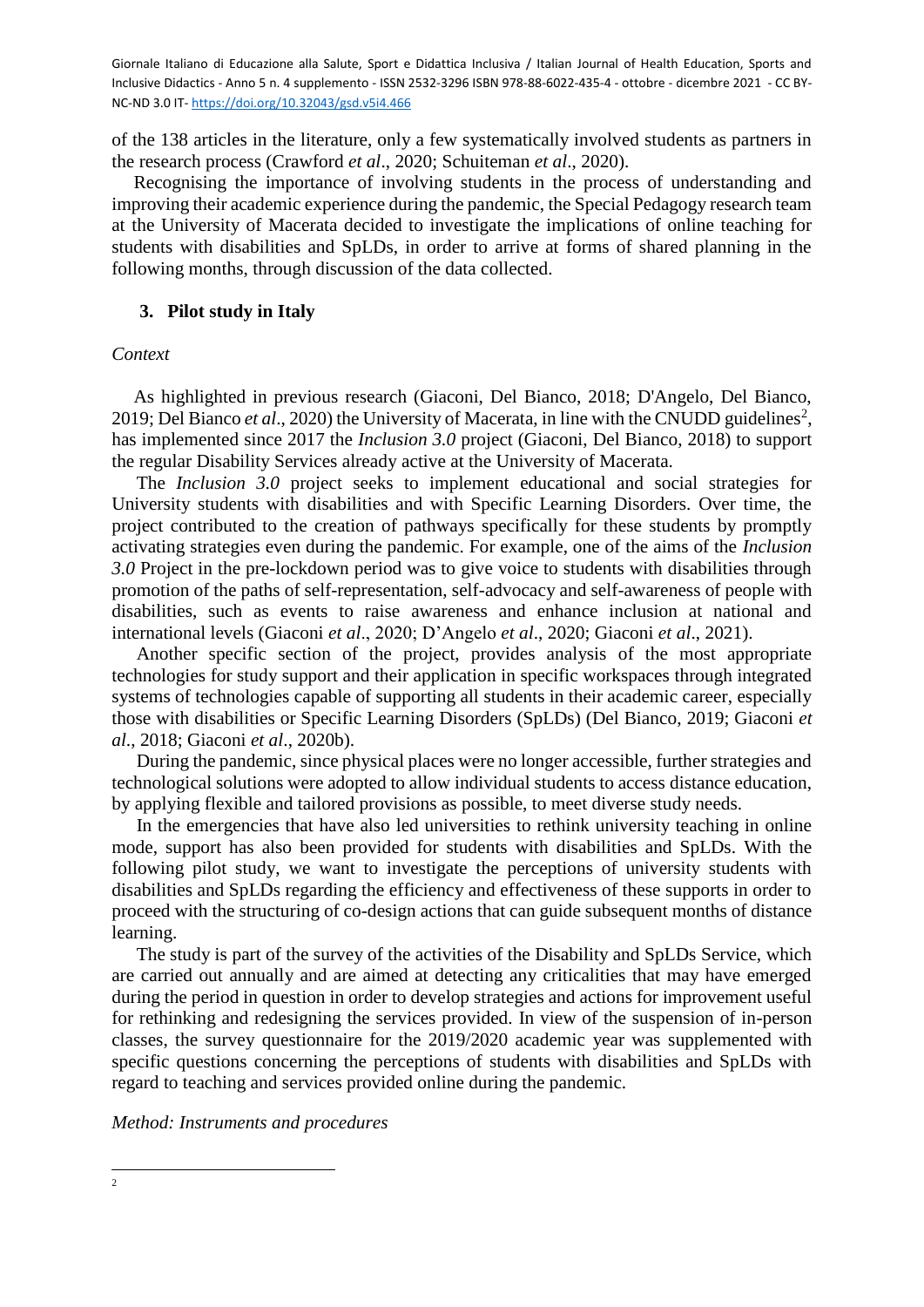We used a quantitative methodology for the survey. The research team prepared a structured questionnaire which, being aimed at people with disabilities and SpLDs, was created according to the methodological approaches envisaged in research with people with disabilities and SpLDs (Giaconi, 2015; Giaconi, Del Bianco, 2018a,b; Hogg and Langa, 2008; Stancliffe *et al*., 2002). Specifically, the language and level of accessibility for reading was adapted. Therefore, accessibility and usability guidelines were applied and speech synthesis was provided for reading the questionnaire. Prior to the administration of the questionnaire, a pre-test phase was also carried out with students with disabilities and SpLDs, in order to assess the levels of accessibility and usability.

In terms of the structure of the questionnaire, it consists of 18 closed multiple-choice questions divided into four sections: Personal Data; Distance Learning (DL); Relationships (tutoring) and Self-evaluation.

The first opening section collects the students' personal data (gender, age, certification of SpLDs/disability, department of affiliation, degree course).

The second section concerns the DL, i.e. the frequency of online classes, the connection devices, the type of connection, the usefulness of the teaching strategies and services provided online, and the evaluation of the strengths and weaknesses of the work conducted online.

The third section focuses on the tutoring service and in particular on the relationship between the student with disabilities and the tutor. The last section explores levels of perceived self-efficacy and organisation during the university courses. The results presented here were processed using SPSS software on the basis of the frequency distributions of the individual variables. For the sake of economy, we will now present the data relating to the Personal Data section, in order to describe the sample of participants in the pilot study, and subsequently the data relating to the Distance Learning section (DL), which will be the subject of discussion due to their relevance to the topic we are dealing with.

### *Participants*

The entire student population with disabilities (about 200) was involved in the survey. The questionnaire was administered through email dissemination by the Disability and SpLDs Service to all students followed by the latter: 116 university students with disabilities and SpLDs took part in the survey, of whom 78 were female (67.2%) and 38 male (32.8%). With regard to the distribution by age group, the highest percentages can be seen in the group up to 21 years of age (40.5%) and in the group from 22 to 24 years of age (19.8%), followed by the group from 25 to 27 years of age and from 41 to 50 years of age with 10.3% for both classes. However, if we look at the cumulative frequencies of the first three groups, i.e. considering respondents up to 27 years old, we obtain a percentage of 70.7% of the whole population of respondents. With regard to the certifications declared by the interviewees, the highest percentage is for SpLDs (39.7%) followed by invalidity (30.2%) and law 104/1992 (27.6%). These three response modes account for 97.5% of the certifications declared by respondents. The largest number of responding students is enrolled in a course in the Department of Education, Cultural Heritage and Tourism (47.4%) followed by students enrolled in the Department of Humanities (29.3%).

The following graph (Chart 1) shows the number of exams that students claim to have taken in the first semester of the 2020/2021 academic year. The 'modal' figure stands at 1 examination taken (19.8%). With the same percentage (19%), students report taking 2 exams and 3 exams. The 17.2% of students who stated that they had not taken any exams and the 15.5% who stated that they had taken 4 exams should be noted.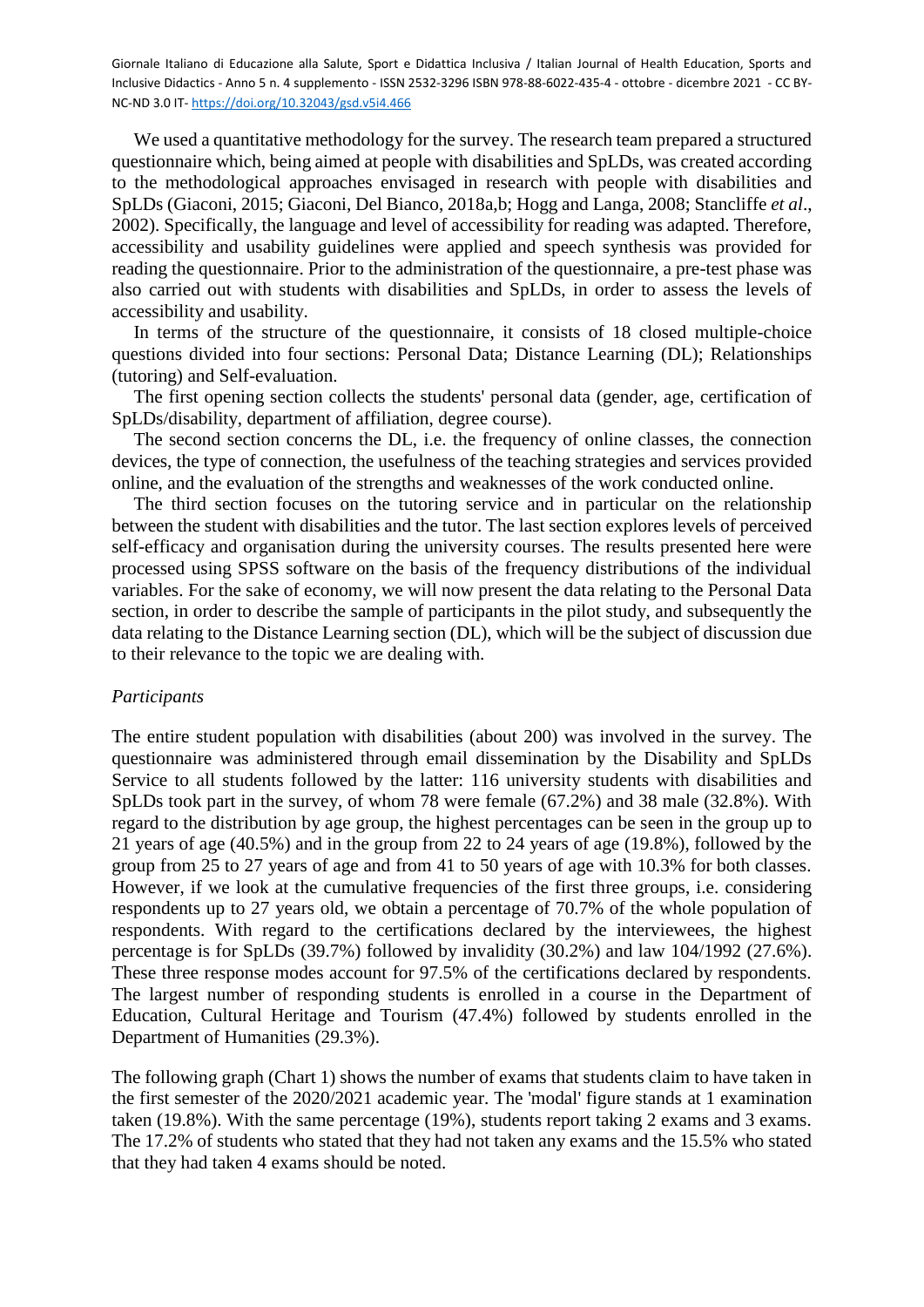

*Chart 1 - Personal Data Section - Examinations taken in the first semester*

With regard to the number of exams passed in the same period (Chart 2), the majority of students (19.8%) claimed to have passed 3 exams followed by those who claimed to have passed 0 or 2 exams (19%), and only one exam (18.1%).



*Chart 2- DL Section - Exams passed in the first semester*

*Distance Learning Section: presentation of results* 

We are now going to present the data from the DL section, as it is of interest to us in relation to the topic of this paper, i.e. the results concerning the survey of the perception of the efficiency of online teaching will be presented.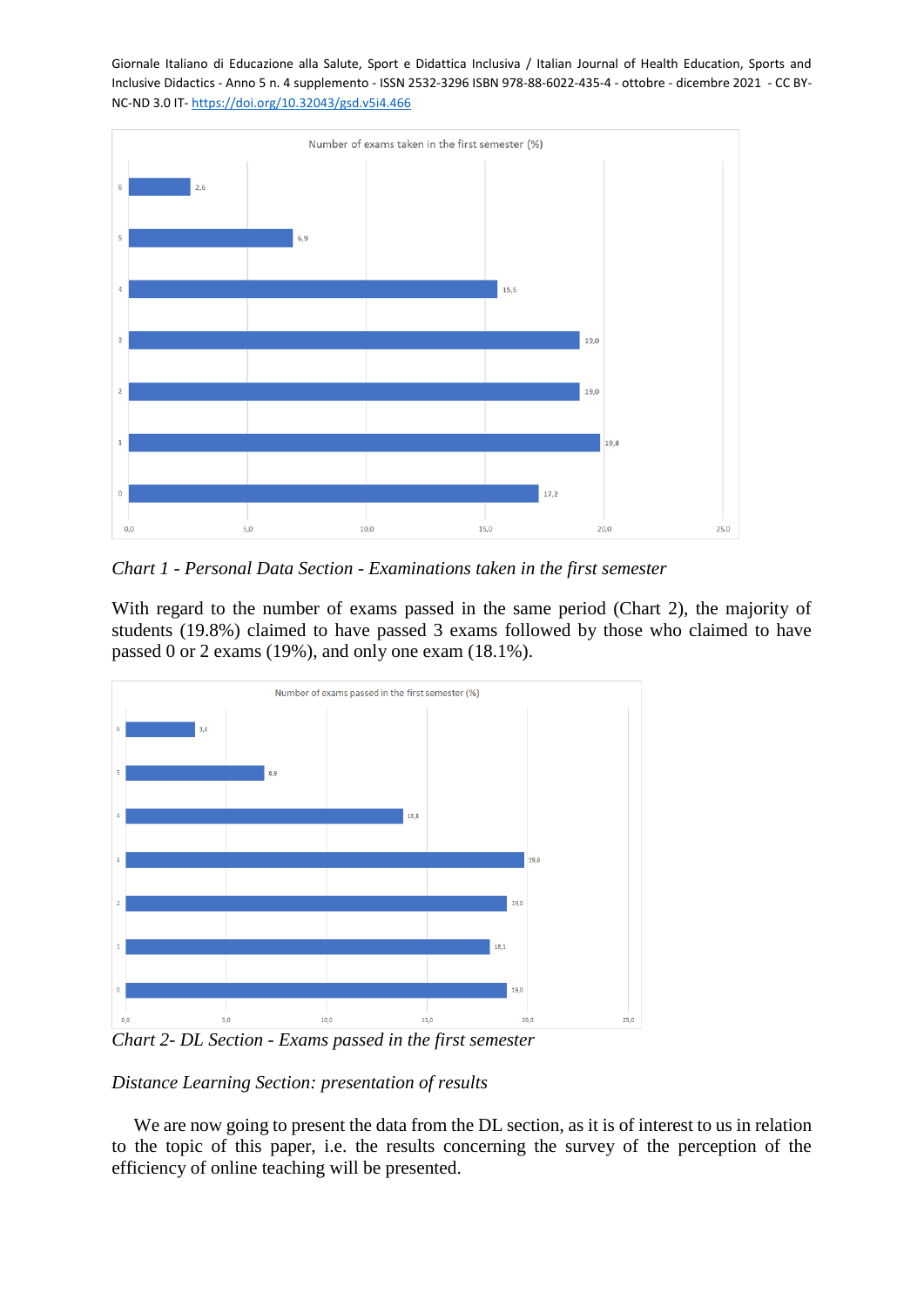This section opens with data on the attendance of students with disabilities or SpLDs in online classes during the first semester. The results, visible in Chart 3, show that 82.8% participated in distance learning lessons, while 17.2% stated that they did not attend.



*Chart 3 - DL section - Online lesson frequency*

With reference to the technological devices used, the students who followed the lessons online did so mainly with a PC (85%) followed by their colleagues who used a smartphone (8%) or a tablet (7%) (Chart 4).



*Chart 4 - DL Section - Connecting devices*

Looking at the bandwidth used by respondents (Chart 5), if we exclude "I do not know exactly the type of connection" (34.5%), it is ADSL7-20Mb (24.15) and fibre up to 200Mb (18.1%).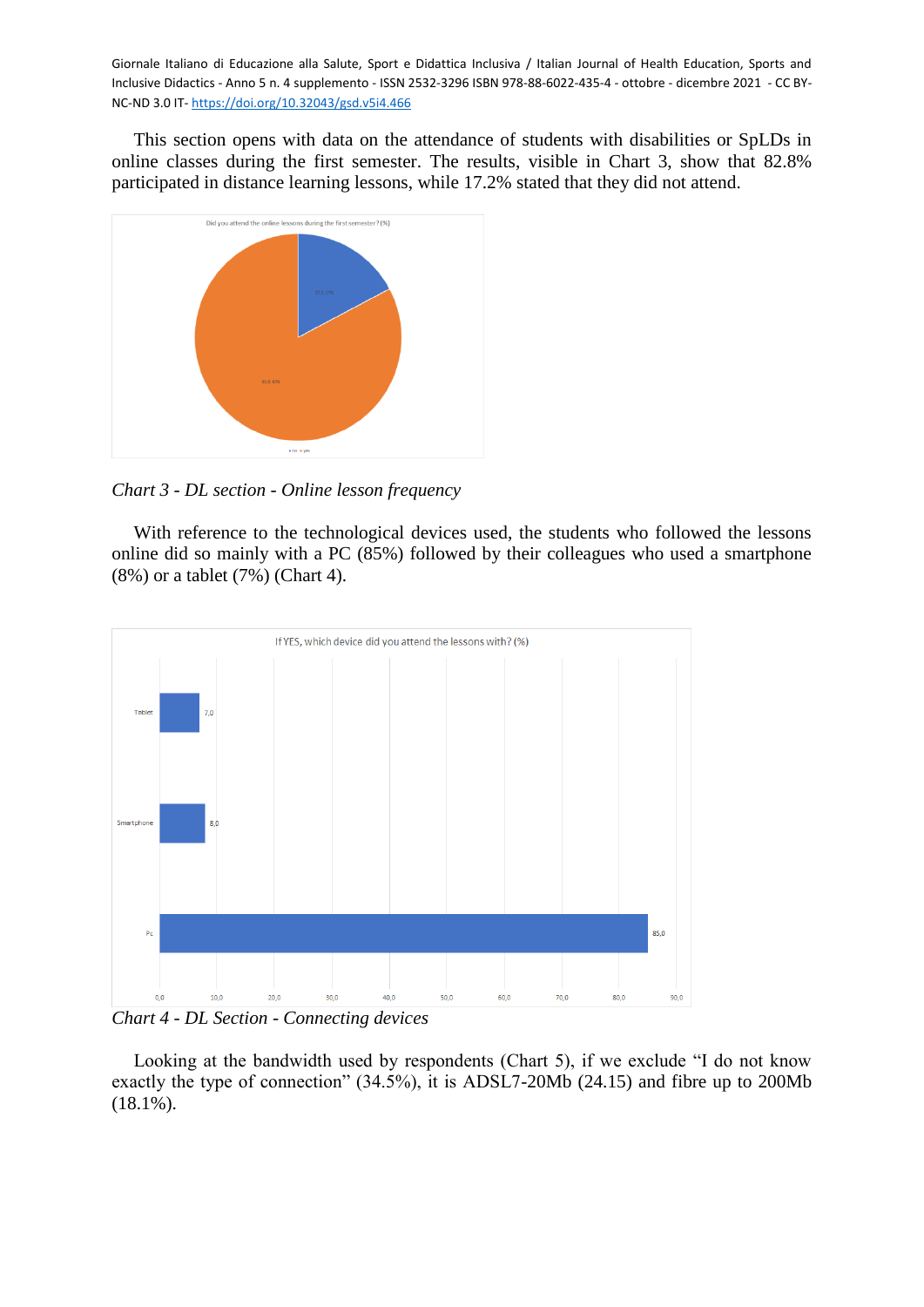

*Chart 5 - DL Section - Connection bandwidth used*

Subsequently, the questionnaire aimed to detect the usefulness of the different ways of conducting online lessons (synchronous or asynchronous), the strategies used by the teachers (group work, simulation, case studies, discussion forums, etc.), the materials made available in asynchronous mode, the support of the tutor and the note-taker (Chart 6).

There were 38.8% of the students who stated that they found the audio and video materials provided by the teachers "very useful" to support individual study, 37.9% the synchronous lecture and 32.8% the asynchronous study materials. Students also found "rather useful", the use of tools for interaction in the online environment (34.9%), case studies, exercises and simulations for exam preparation (31.9%), group work with other students (29.3%), work with the online tutor (28.4%). The personalisation of the examination was considered "rather useful" by 28.4% and "very useful" by 28.4%. Finally, the material provided by the note-taker was stated to be "not at all useful" by 32.8% of the participants.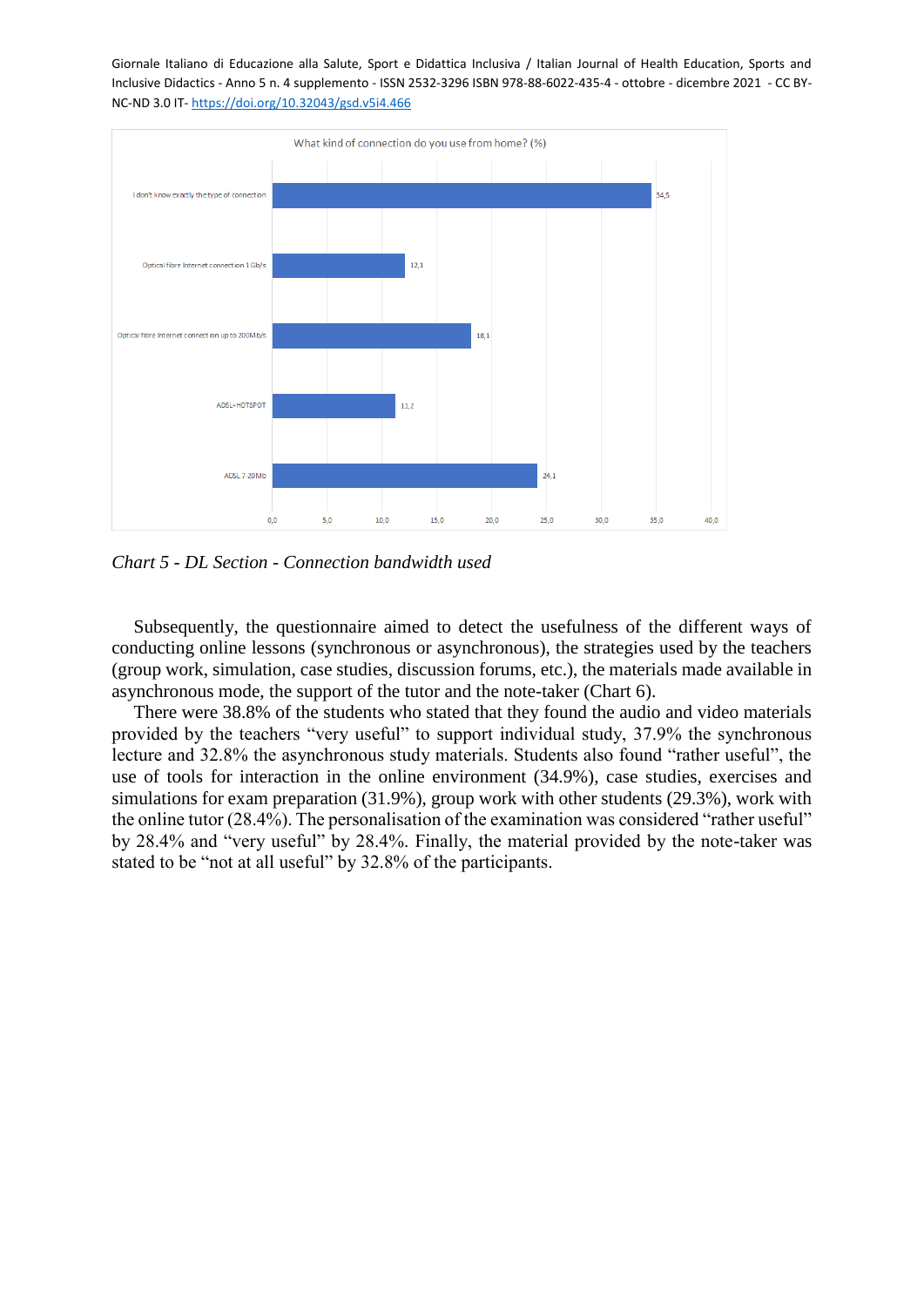

*Chart 6 - DL Section - Usefulness of teaching strategies and services provided online*

In the conclusion to the DL section of the questionnaire, questions were asked about the strengths and weaknesses of the online work. The perceptions of students with disabilities and SpLDs with regard to the overall experience of online services were then surveyed.

Entering into the merits of the data relating to the strengths of the online work (Chart 7), the participants indicated as their first choice the work carried out with the specialised tutor (31%), a professional figure belonging to the Disability and SpLDs Service of the University; as the second option the support materials provided by the teachers (37.6%) and finally, as the third option the personalisation of the exams (48.2%).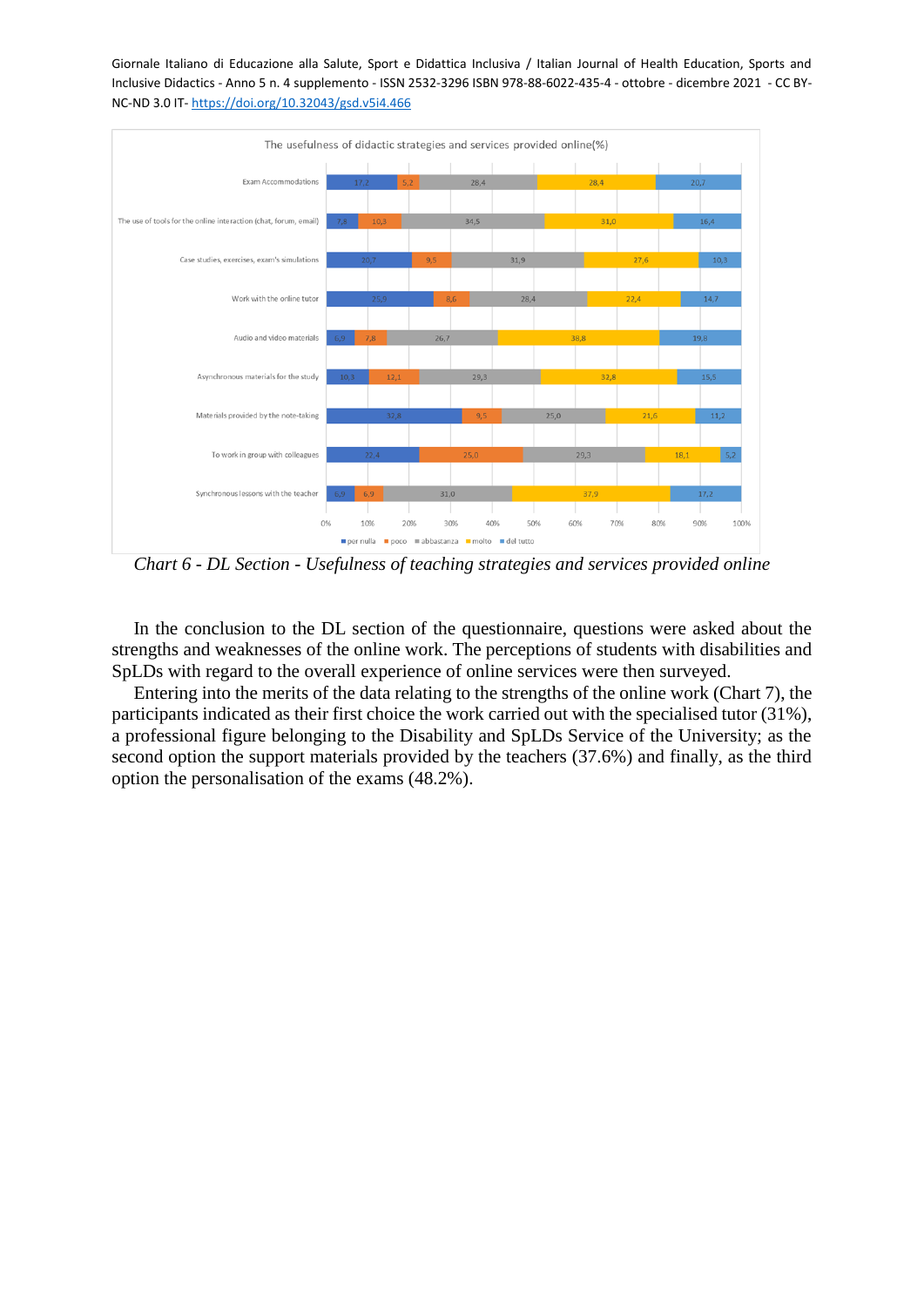

*Chart 7 - DL Section - perception of strengths of online work*

Among the weaknesses, significant percentages emerge in relation to studying with colleagues (30.2%), the use of technology (33.3%) and the personalisation of examinations (55.6%) (Chart 8).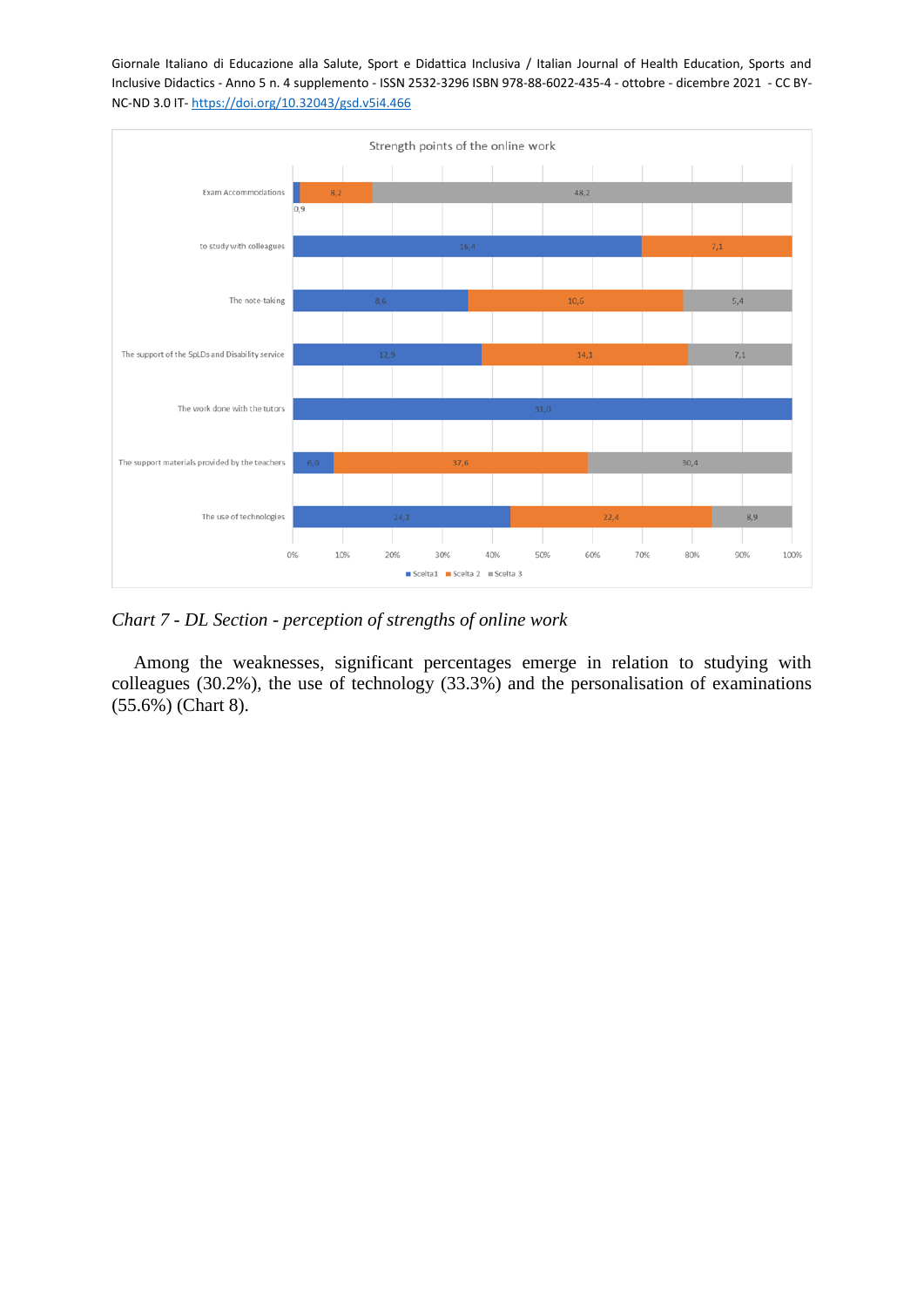

*Chart 8 - DL Section - Perception of weaknesses in online work*

### *Discussion*

Analysing the data emerging from the survey it is possible to appreciate the starting point of students with disabilities or SpLDs (Personal Data Section) in which the data concerning the passing of exams is significant (56.9%). The literature points out, in this regard, that the transition from "in-person learning" to online learning shows a significant impact on students' assessment and evaluation (Wilson *et al*., 2020; Sahu, 2020).

In the focus of this paper we discuss in detail the data collected in the "Personal Data" and "Distance Learning" sections. Specifically, the questions asked allow us to know the possibilities of students with disabilities and SpLDs to have or not a functional connection and an adequate device to follow the lessons, allowing us to highlight possible inequalities and limitations to participation due to structural and technical elements. As other studies have shown (Wilson *et al*., 2020 ; Liu *et al*., 2020), participation in online environments is mediated by a number of factors, such as the technological infrastructure, the experience and familiarity with technological devices of teachers and students, the availability of appropriate spaces and the extent of home privacy. The data collected in our study verifies that university students with disabilities and SpLDs were able to use appropriate devices (PCs or tablets) and had an adequate connection bandwidth.

In terms of class attendance, 82.8% of the respondents indicated that they had taken their classes online. This is significant because, as the literature points out (Docherty *et al*., 2018), university course attendance, and specifically students' engagement and social relationships between peers and lecturers, are essential for academic success.

With reference to the perception of the usefulness of the methods of lesson delivery, teaching strategies and services provided online, the data obtained indicate what has most favoured the participation and learning of university students with disabilities and SpLDs who have followed online lessons.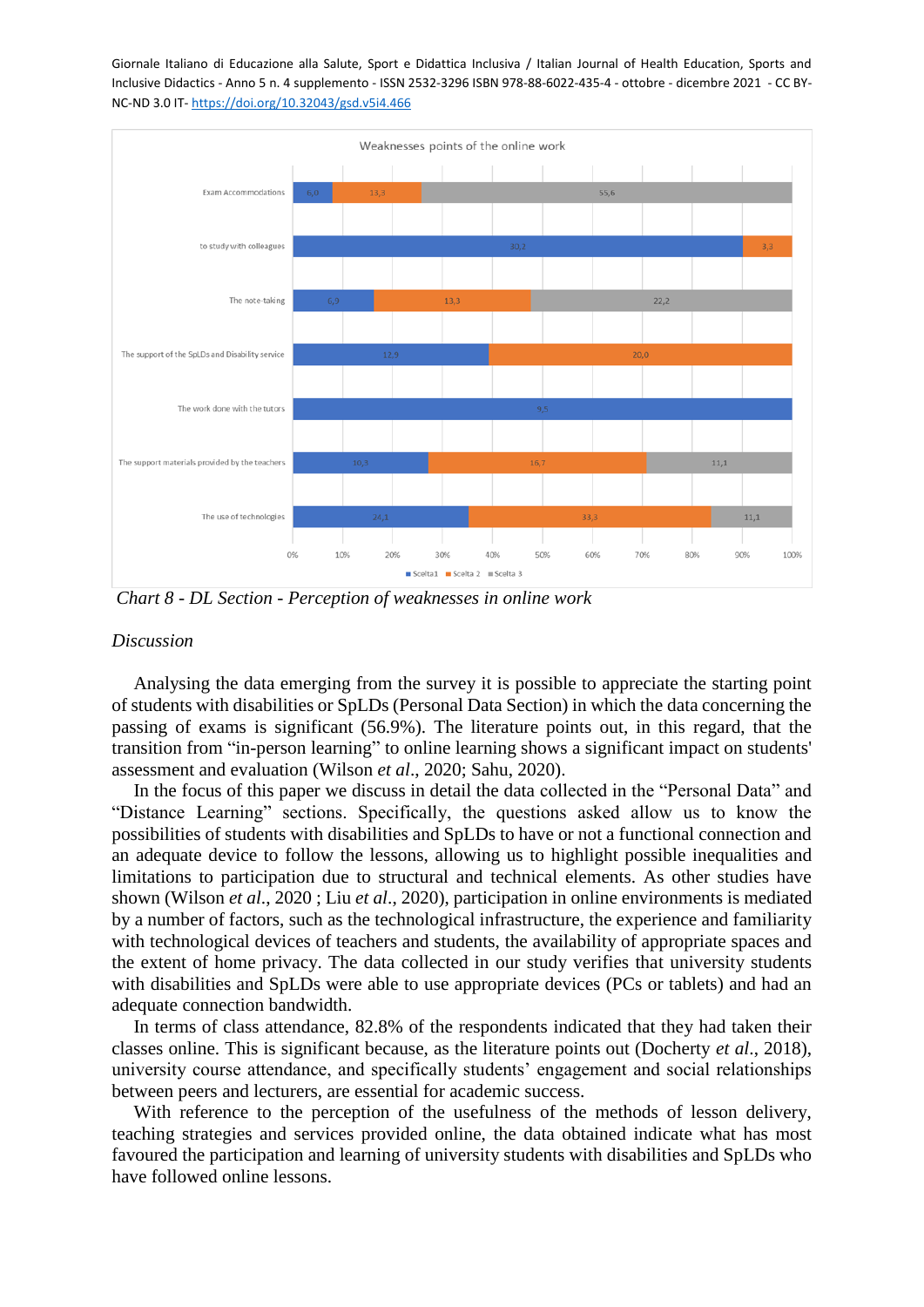In first place for usefulness (38.8%), students indicate as most useful the materials provided by teachers for study support and specifically the audio and video materials produced and available in the repositories of the online environments. The literature produced about online learning by students and the survey of their perceptions (Wang *et al*., 2013; Pacheco *et al*., 2020, Arenghi *et al*., 2020) generally reflects an advantageous perception of this modality, with regard to more flexible and usable learning and teaching environments. At the same time, this data makes it possible to highlight the attention that even university teachers must pay to the creation of accessible and multimedia materials in order to promote inclusive university teaching (Giaconi *et al*., 2020b).

In second place, we find the provision of lessons in synchronous mode, which is reported to be very useful by 37.9% of students. As highlighted by other research conducted on student participation during the pandemic (Gourlay *et al*., 2021; Wilson *et al.*, 2020), synchronous interaction, both with professors and colleagues, was valued as an important element of feeling connected. In the same interpretative framework, the data concerning the use of online interaction tools (chat, forum, email) measured by our questionnaire can be noted (34.5% "rather useful"). Student engagement, belonging and overall well-being are fostered, thus achieving growth in students (Wilson *et al*., 2020). The tools for interaction in the online environment can be perceived by students as opportunities to take part in social activities normally held on campus, and ways of bonding with other students socially to deepen learning through informal discussion. As highlighted by Monteduro (2020) through a survey conducted with 16,000 university students between May and July 2020, what was most missing during the lockdown period is the university experienced as a community context. In this sense, it is possible to grasp how relationality and peer-to-peer working methods are the preferred trajectories, becoming central precisely in the period of isolation and distancing imposed by the COVID-19 outbreak (Wilson *et al.*, 2020). In particular, conducting work groups with colleagues (29.3%), often aimed at solving reality tasks such as case studies (31.9%), was found to be "quite useful" in our study, showing an overall greater preference for interaction and collaboration even in the online environment.

A significant percentage is recorded among the students who state that the personalisation of the exam is completely useful (20.7%) and very useful (28.4%), which as highlighted by the CNUDD guidelines (2014) and by our recent studies (D'Angelo *et al*., 2021; Paviotti *et al*., 2021) is an important aspect to guarantee the right to study of students with disabilities and SpLDs.

The data concerning the perception of the strengths of the work carried out online show positive dimensions with regard to the work carried out with the specialised tutor, the support materials provided by the teachers (in line with what emerged in the "DL" section) and the personalisation of the exams. The results highlight the importance of the presence of specialised and trained tutors to support university students with disabilities and SpLDs. As outlined in other works (Del Bianco, Mason, 2020; Giaconi, Del Bianco, 2018) these specialists assist with executive functioning, helping students develop strategies to plan, initiate, and complete academic tasks. This kind of support validates students as knowers, situates learning in the student's experiences, and defines learning as mutually constructed.

We find that weaknesses include studying with colleagues as the first option for frequency. Students with disabilities or SpLDs, while recognising the usefulness of the various tools for interaction in the online environment, state that learning with their fellow students is a critical element of their work in DL. The second most frequent option concerns the use of technology. This figure seems to be in line with the research carried out so far on the criticalities encountered by students when using distance learning methods (Zhang *et al*., 2020; Akour *et*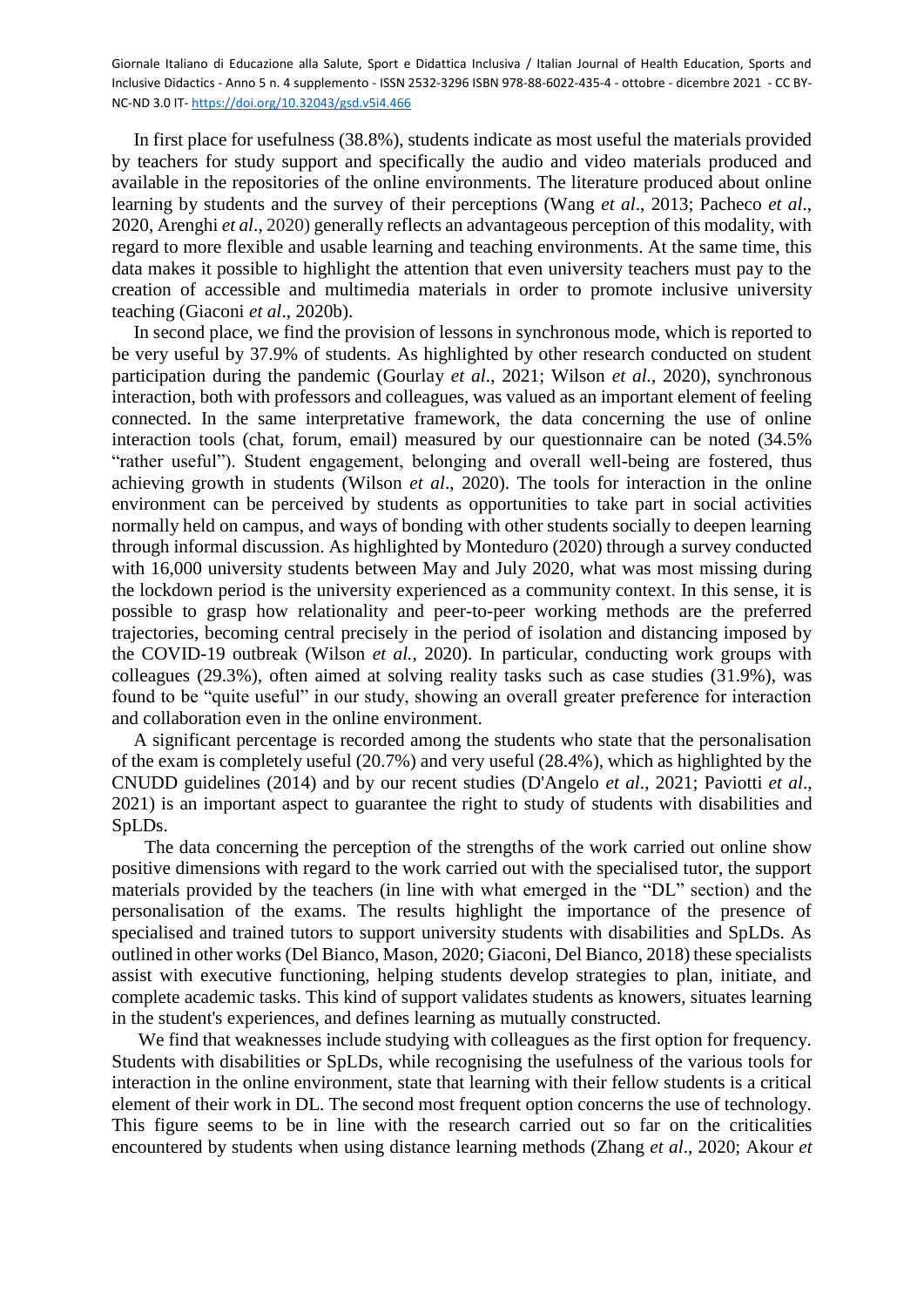*al.* 2020; Arenghi *et al*., 2020) and with the need to activate integrated systems of technologies for the implementation of inclusive university teaching (Giaconi *et al*., 2020b)

### **4. Conclusion**

The pilot study presented allows us to highlight several reflections within the current debate on the implementation of inclusive university teaching in university contexts. As we have pointed out from the beginning of this article, university contexts are now also experiencing an increase in the enrolment of students with disabilities and SpLDs and this requires teachers to rethink their teaching and universities to think about new inclusion policies (Giaconi *et al*., 2020a). With the health emergency, the issue of inclusive university teaching and, more generally, the issues of the right to study and social equity have become increasingly urgent and central to university policies and scientific debates.

In the different solutions that Italian universities have implemented, we believe that the difference can be made by the active participation of students with disabilities and SpLDs in the design and implementation processes of remedial actions aimed at promoting inclusive learning environments, including online.

As this study shows, students' voices can be useful in questioning tools, strategies and services that are thought to be functional for inclusion, but which from the point of view of university students with disabilities and SpLDs are perceived as not very useful or functional. Therefore, it is essential to include students with disabilities and SpLDs in the design practices of innovative inclusive didactics, not only as users, but as protagonists of a process of co-design or initial, in itinere or final feedback to set into motion actions to improve the university contexts from an inclusive point of view.

In the latter sense, we argue that co-design actions can be supported by digital technologies, that can "become a tool for diminishing status differences between lecturers and students, and equalizing status differences among students themselves" (Blau, Shamir-Inbal, 2018, p. 319). The use of technological devices allows great potential for Student Voice to gain a prominent place in the University context (Byker *et al*., 2017). Dialogue and critical confrontation, which are crucial elements to direct inclusive processes, can take place also through new technologies, especially during a time of social isolation. In this regard, the literature (Hart, Rush, 2007; Thompson *et al* ., 2014; Shamir-Inbal, Blau, 2017; Byker *et al*., 2017; Blau, Shamir-Inbal, 2018) has questioned how the concept of Student Voice in the academic context can be mediated by technological devices. Among the most significant studies, we mention the research by Byker and collaborators (2017) in which strategies emerge that can guide teachers to integrate educational technology during their lessons with the aim of providing opportunities for students to express their voices throughout the classroom community. A further study of international significance is that conducted by Blau and Shamir-Inbal (2018) who highlight how the active participation of students and their pedagogical collaboration with teachers is increased in the digital environment.

For these reasons, one of the future steps of the pilot study presented in this paper will be directed to deepen, through specific interviews and critical discussion, on how to implement in the online environment the Voices of students with disability and SpLDs.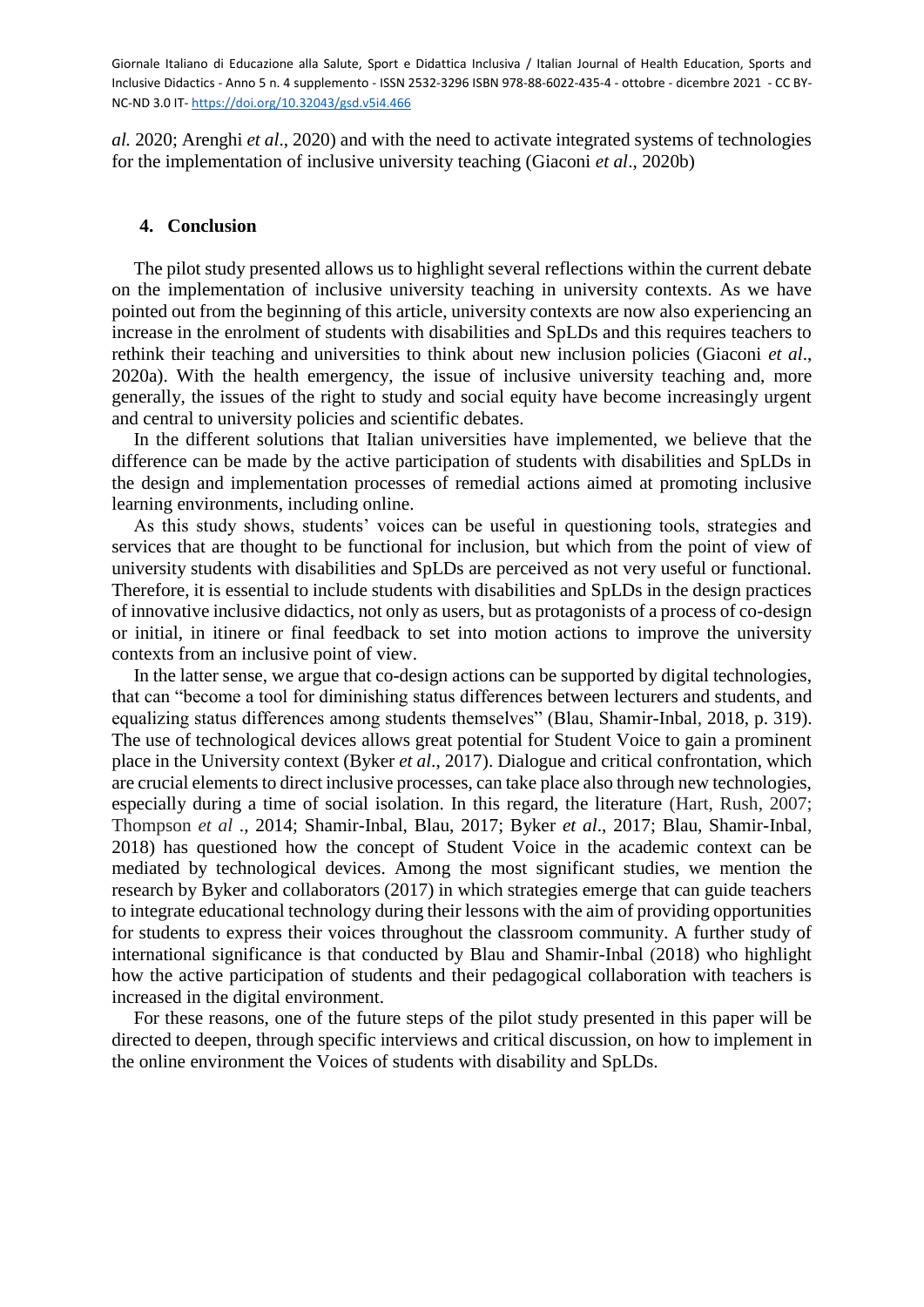## **References:**

- Agarwal, N., Moya, E. M., Yasui, N. Y., & Seymour, C. (2015). Participatory Action Research with College Students with Disabilities: Photovoice for an Inclusive Campus. *Journal of Postsecondary Education and disability*, *28*(2), 243-250.
- Akour, A., Ala'a, B., Barakat, M., Kanj, R., Fakhouri, H. N., Malkawi, A., & Musleh, G. (2020). The impact of the COVID-19 pandemic and emergency distance teaching on the psychological status of university teachers: a cross-sectional study in Jordan. *The American journal of tropical medicine and hygiene*, *103*(6), 2391.
- Arenghi, A., Bencini, G., Pavone, M., Savarese, G. (2020). DaD in Università durante il lockdown: criticità e potenzialità. Il punto di vista degli studenti con disabilità e DSA. *L'Integrazione Scolastica e Sociale*, *19*(3), 48-67.
- Bao, W. (2020), COVID-19 and online teaching in higher education: A case study of Peking University. *Human Behavior and Emerging Technologies*, *2*(2), 113-115.
- Blau, I., & Shamir-Inbal, T. (2018). Digital technologies for promoting "student voice" and co-creating learning experience in an academic course. *Instructional Science*, *46*(2), 315-336.
- Bovill, C., Cook-Sather, A., & Felten, P. (2011). Students as co-creators of teaching approaches, course design and curricula: Implications for academic developers. *International Journal of Academic Development*, 16, 133-145
- Butler-Henderson, K., Crawford, J., Rudolph, J., Lalani, K., & Sabu, K. M. (2020a). COVID-19 in Higher Education Literature Database (CHELD V1): An open access systematic literature review database with coding rules. *Journal of Applied Learning & Teaching*, *3*(2), 1-6.
- Butler-Henderson, K., Crawford, J., Rudolph, J., Lalani, K., & Sabu, K. M. (2020b). COVID-19 in Higher Education Literature Database (CHELD V1): An open access systematic literature review database with coding rules*. Journal of Applied Learning and Teaching*, 3(2), Advanced Online Publication.
- Byker, E. J., Putman, S. M., Handler, L., & Polly, D. (2017). Educational Technology and Student Voice: Examining Teacher Candidates' Perceptions. *World Journal on Educational Technology: Current Issues*, *9*(3), 119-129.
- Caldin, R. (2017). Gli studenti universitari tra formazione e ricerca. Il contributo della didattica alle professioni educative, nei processi inclusivi. *Pedagogia Oggi*, *15*(2).
- CNUDD (2014). Conferenza Nazionale Universitaria Delegati per la Disabilità. Linee guida[.](https://www.crui.it/cnudd.html) <https://www.crui.it/cnudd.html>
- Cook-Sather, A. (2002). Authorizing students' perspectives: Toward trust, dialogue, and change in education. *Educational researcher*, *31*(4), 3-14.
- Cook-Sather, A., Bovill, C., & Felten, P. (2014). *Engaging students as partners in learning and teaching: A guide for faculty*. John Wiley & Sons.
- Crawford, J., Butler-Henderson, K., Rudolph, J., Malkawi, B., Glowatz, M., Burton, R., Magni, P. & Lam, S. (2020). COVID-19: 20 countries' higher education intra-period digital pedagogy responses. *Journal of Applied Teaching and Learning*, 3(1), 9-28.
- D'Angelo, I. & Del Bianco, N. (eds) (2019). *Inclusion at the University. Studies and Practices*. Milano: FrancoAngeli.
- D'Angelo, I., Giaconi C., Del Bianco, N., Perry, V. (2020), Students' Voice and Disability: Ethical and methodological reflections for Special Pedagogy research. *Education Sciences & Society*, *11*(1), 112-123.
- D'Angelo, I., Paviotti, G., Giaconi, C., & Rodrigues, M. B. (2021). Professional competences of preservice teachers: from the F2F to the online learning programme. *Form@ re-Open Journal per la formazione in rete*, *21*(1), 106-121.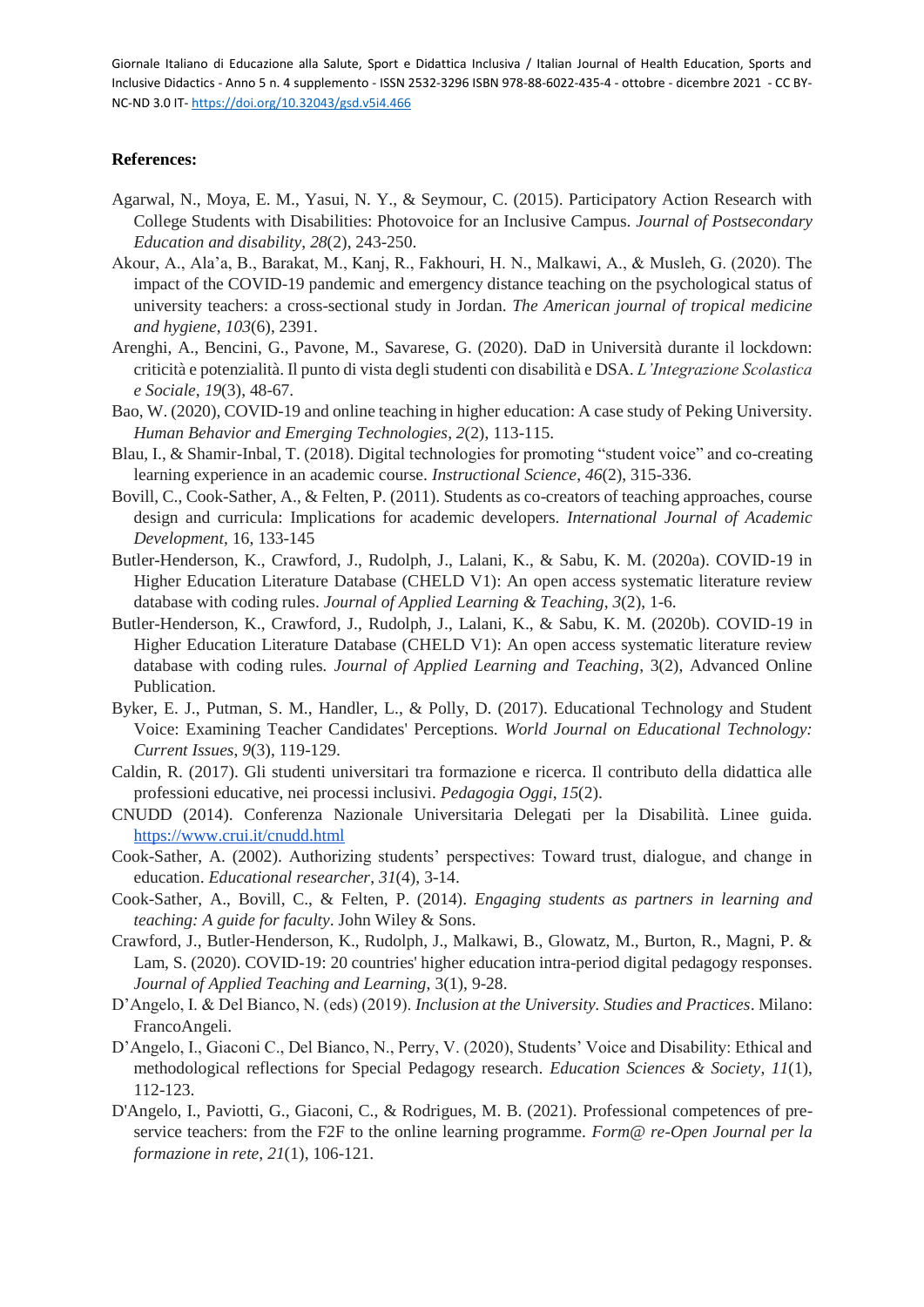- De Anna, L. (2016). *Le esperienze di integrazione e inclusione nelle università tra passato e presente*, Milano: FrancoAngeli.
- Del Bianco, N. (2019). *Autodeterminazione nelle persone con disabilità intellettive*. *Studi, ricerche e questioni di pedagogia speciale.* Milano: FrancoAngeli.
- Del Bianco, N., & Giaconi, C. (2018). *Inclusione 3.0*, Milano: FrancoAngeli.
- Del Bianco, N., & Mason, L. G. (2021). Specific Learning Disorders in Higher Education: The University of Arizona case study. *Education Sciences & Society-Open Access*, *12*(1), 219-229.
- Docherty, A., Warkentin, P., Borgen, J., Garthe, K., Fischer, K., & Najjar, R. (2018). Enhancing student engagement: *Innovative strategies for intentional learning. Journal of Professional Nursing*, *34*(6), 470-474
- Dunne, E., Zandstra, R., Brown, T., & Nurser, T. (2011). Students as change agents: New ways of engaging with learning and teaching in higher education, *Education Enhancement*, 1-3.
- Espada-Chavarria, R., Moreno-Rodriguez, R. & Jenaro, C. (2020). Development of Vocational Maturity in University Students with Disabilities to Access, Obtain an Internship and Complete University Studies. *Education in Sciences*, *10*(12), 386.
- Giaconi, C. (2015). *Qualità della Vita e adulti con disabilità. Percorsi di ricerca e prospettive inclusiv*e. Milano: FrancoAngeli.
- Giaconi, C., Capellini, S. A., Del Bianco, N., Taddei, A. & D'Angelo, I. (2019). Study Empowerment for inclusion. *Education Sciences and Society-Open Access*, *9*(2), 166-183.
- Giaconi, C., Del Bianco, N., D'Angelo I., Kraus A.(2020b), New perspectives for Inclusive University Teaching: EduPlan4Inclusion, in *Education Sciences & Society*, vol. 11, n. 1, pp. 159-168.
- Giaconi C., Del Bianco N., Taddei A., Capellini S. A. (2018). Inclusive University didactics and technological devices: a case study. Education Science and Society, 9(1): 191-217.
- Giaconi, C., & Capellini, S. A. (2015). Conoscere per includere. *Riflessioni e linee operative.* Milano: FrancoAngeli.
- Giaconi, C., Ascenzi, A., Del Bianco, N., D'Angelo, I., & Capellini, S. A. (2021). Virtual and Augmented Reality for the Cultural Accessibility of People with Autism Spectrum Disorders: A Pilot Study. *International Journal of the Inclusive Museum*, *14*(1), 95-106.
- Giaconi, C., Taddei, A., Del Bianco, N., Caldarelli, A., & D'Angelo, I. (2020a). Dalla 'voce degli studenti'alla co-progettazione di percorsi inclusivi: uno studio di caso. *Atti di convegno Collana SIRD, Studi e Ricerche sui processi di apprendimento e valutazione*.
- Grion, V. (2017). 'Student Voice'in Italy: the State of the Art. *Teaching and Learning Together in Higher Education*, *1*(20), 3.
- Hart, M., & Rush, R. (2007). E-learning and the development of 'voice' in business studies education. *International Journal of Educational Management*, *21*(1), 68–77
- Hogg, J., & Langa, A. (Eds.). (2008). *Assessing Adults with Intellectual Disabilities: A Service Provider's Guide*. John Wiley & Sons.
- Hurst, A. (1996), Reflecting on researching disability and higher edcuation. In Barton L., *Disability and Society: emerging issues and insights*, London:Longman, 123-143.
- Kim, J. Y., & Fienup, D. M. (2021). Increasing Access to Online Learning for Students With Disabilities During the COVID-19 Pandemic. *The Journal of Special Education*, 0022466921998067.
- Liu, X., Liu, J. & Zhong, X. (2020), *Psychological State of College Students During COVID-19 Epidemic*,<https://ssrn.com/abstract=3552814> (01.01.2022).
- Monteduro, G. (2021). *LA VITA DEGLI STUDENTI UNIVERSITARI AL TEMPO DEL COVID-19*.Trento: Erikcon.
- Moriña Díez, A., López, R. G., & Molina, V. M. (2015). Students with disabilities in higher education: A biographical-narrative approach to the role of lecturers. *Higher Education Research & Development*, *34*(1), 147-159.
- Pace S., Pavone M. & Petrini D. (2018). *Universal inclusion. Rights and Opportunities for Students with Disabilities in the Academic Context*. Milano: FrancoAngeli.